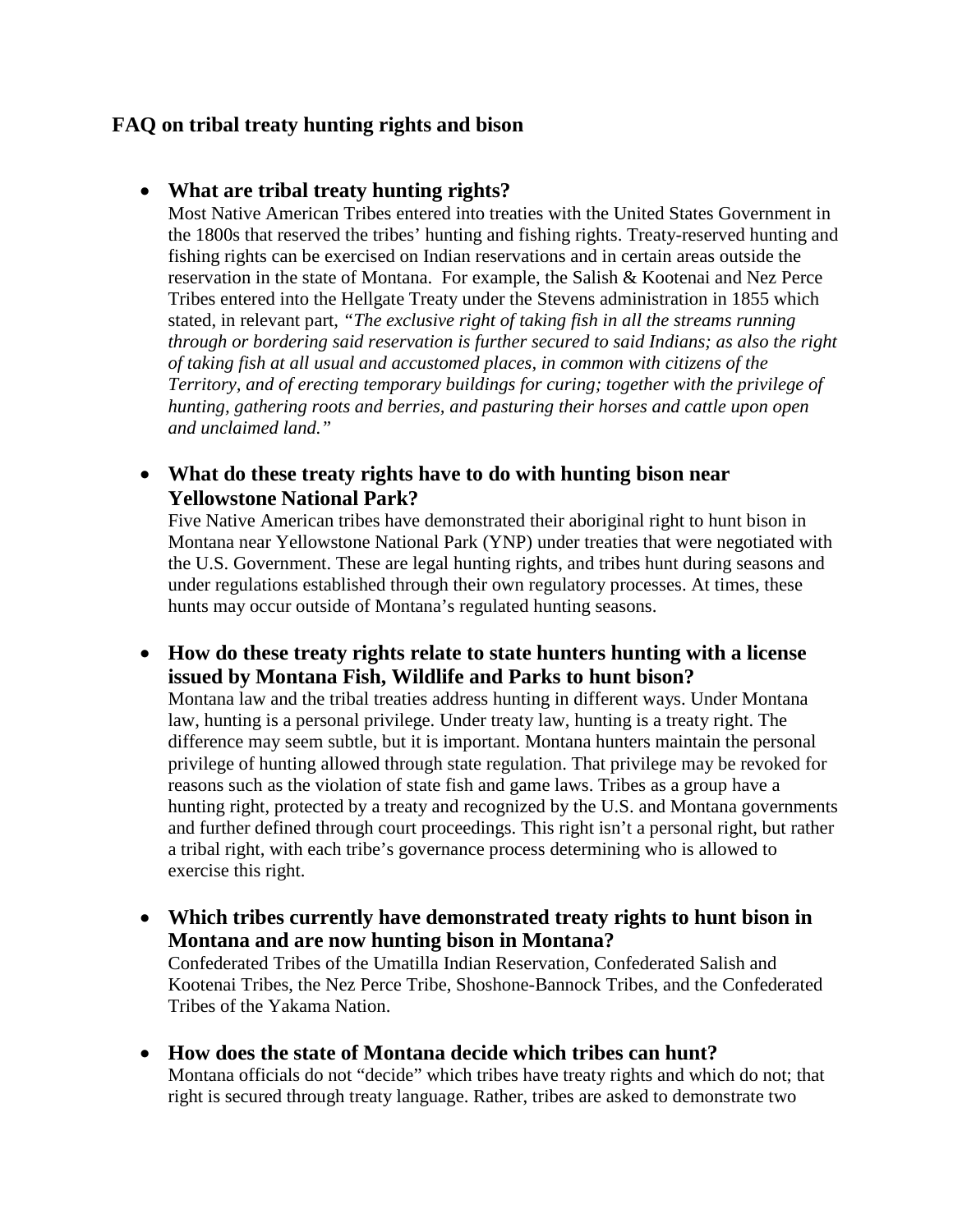things in order to be recognized as a tribe with a treaty right to harvest animals: 1. Their treaty language concerning hunting; and, 2. An account of their historic use of the area for hunting.

## • **Where can treaty tribes hunt?**

They can hunt "open and unclaimed lands," which are not universally defined by the courts, but are generally considered those federal public lands that are not set aside for uses incompatible with hunting, such as a national park. Many Forest Service and Bureau of Land Management lands constitute open and unclaimed lands.

## • **Can tribal members take any game species on open and unclaimed lands anywhere, or only around YNP?**

What species may be taken and where tribes may take them depends upon specific treaty language and historical use. Under the language of the treaties, and in accordance with case law defining treaty rights, tribes can hunt animals they traditionally harvested. This may mean a specific hunt for bison that includes opportunistic taking of other animals, like elk. As with all other hunting, success varies from year to year. FWP continues to collaborate with tribal officials on conservation, safety, and legal jurisdictions surrounding the hunts.

### • **Are there limits to how many bison, elk, or other species tribal hunters can take? How is that monitored?**

The number of bison killed by tribal hunters is monitored and reported to the other tribes and FWP on an annual basis. There is currently no bison harvest cap mutually recognized by all the tribes and the state of Montana.

The state of Montana has specific conservation concerns about a variety of sensitive game species, including mountain goats, moose and big horn sheep. FWP has worked with the tribes to help ensure that we sensitively manage species in need of conservation. While this includes FWP advocating no additional harvest of some species beyond the established Montana hunting seasons for species like sheep and elk, there are currently no mutual formal agreements in place to limit tribal harvest. In the absence of any formal agreements, Montana has been attempting to work cooperatively with Tribes to honor treaty rights, while ensuring there are not negative impacts to sensitive wildlife species.

- **As FWP works on strategies to manage elk in Hunting District 313, including limiting bull elk permits, why are tribal hunters still allowed to take elk as they come out of YNP into the hunting district?** Although FWP and the tribes have discussed elk management strategies in HD 313, there has been no agreement to limit elk harvest in the area. The state has no mechanism to mandate that tribes limit the harvest of elk. FWP officials continue to communicate with the tribes about public concern surrounding this specific issue.
- **Will opportunities for Montana hunters be limited because of tribal take? Why not issue more licenses to public hunters?**